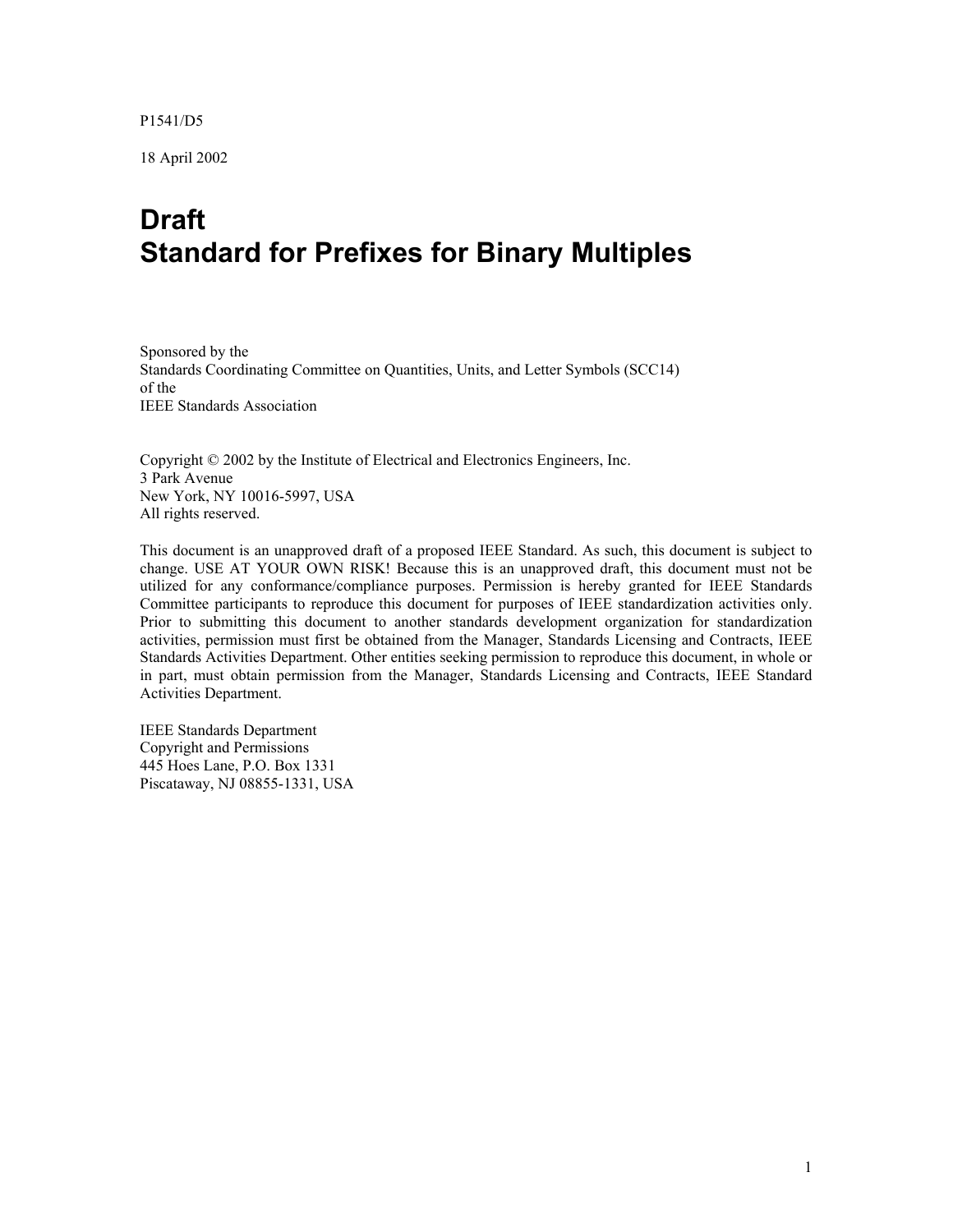## <span id="page-1-0"></span>**Introduction**

(This introduction is not part of IEEE P1541, *Standard for Prefixes for Binary Multiples*.)

Modern computers use binary logic for computation and addressing, and binary logic inevitably leads to addresses expressed in binary arithmetic. The size of such an address space is inevitably a power of two. Thus, when computer memories and disks were tiny (in terms of capacity), it became common practice to use "kilo" as a prefix denoting multiplication by  $1024 (= 2^{10})$ . In the 1960s and 1970s this created no problem because there is not much difference between 1000 and 1024, and within the community of persons who used computers everybody understood what was meant. Thus decimal prefixes came to be applied on the grounds that it would have been senseless, in the computer field, to interpret them as anything other than binary multiples, *i.e.*, it would have seemed illogical to size a small memory in multiples of 1000 when the size of the address space was 1024. As the capacity of memories and disks has grown larger, the issue of correspondence with the size of the address space became less important than the issue of total capacity requirements. In addition, the disparity between binary and decimal multiples is larger with the larger prefixes. Data storage specialists now work with terabytes. If one purchases a terabyte of storage, can one store  $10^{12}$  bytes or  $2^{40}$  bytes? The difference is roughly 10 %.

Personal computers have become ubiquitous in the  $21<sup>st</sup>$  century, and the use of decimal prefixes where binary multiplication is intended causes real confusion. Most computer users today are not specialists. They know that a kilometer is 1000 meters, and, having no familiarity with powers of 2, assume that a kilobyte is 1000 bytes. The result is confusion and occasional misunderstanding. This IEEE standard defines new prefixes for binary multiples and thereby makes precise and unambiguous communication possible. A similar standard [B1] has already been adopted by the International Electrotechnical Commission.

At the time this recommended practice was completed, the Prefixes for Binary Multiples Working Group had the following membership:

#### **James R. Frysinger,** *Chair*

Gordon Aubrecht Bruce B. Barrow Stanley L. Ehrlich David Goldman (deceased) Stan Jakuba Joseph Langenstein James W. Moore John Scott

Ralph Showers Barry N. Taylor Lorelle Young Allan Zuckerwar

The following members of the balloting group voted on this standard. Balloters may have voted for approval, disapproval, or abstention.

(to be supplied by IEEE)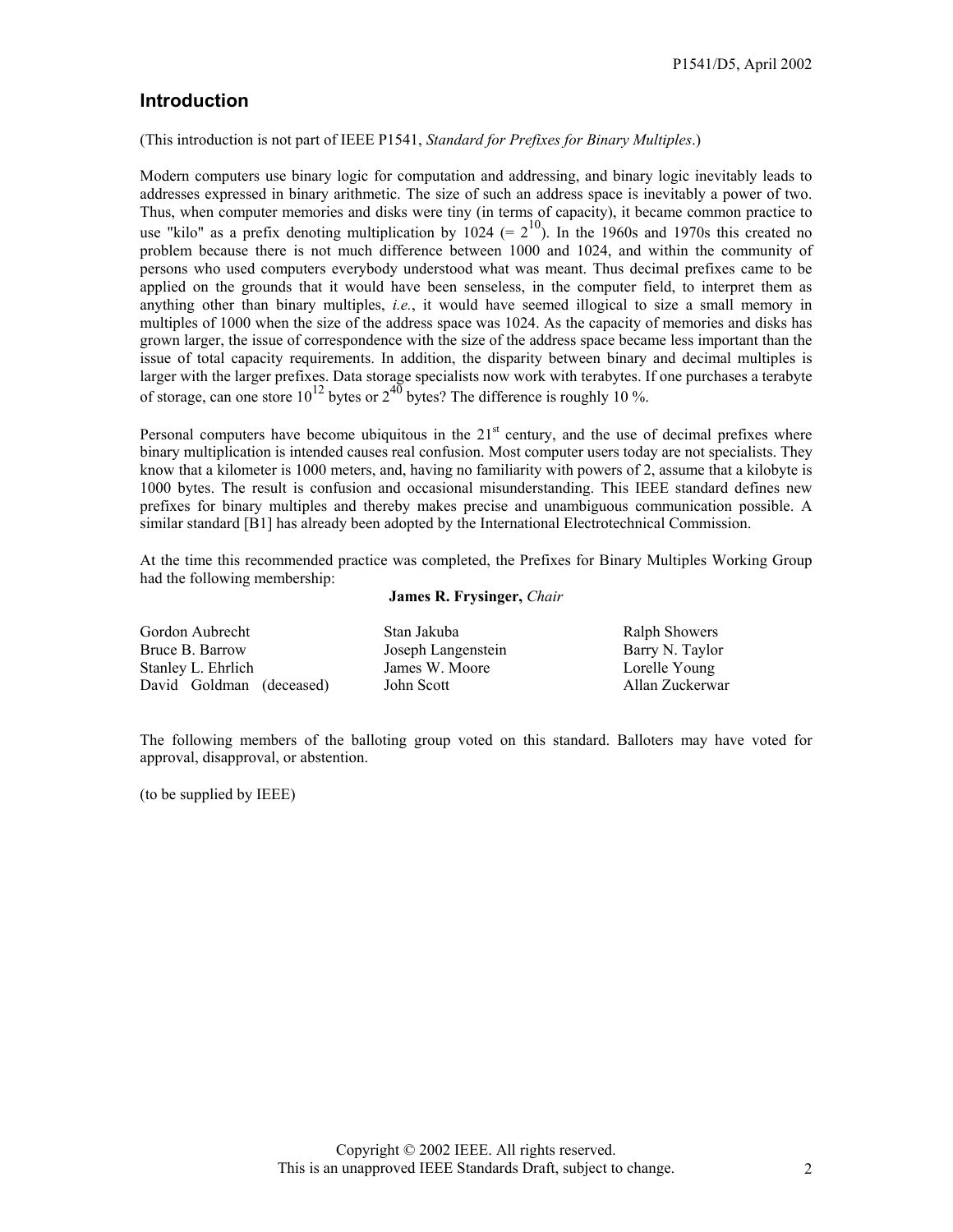#### **Contents**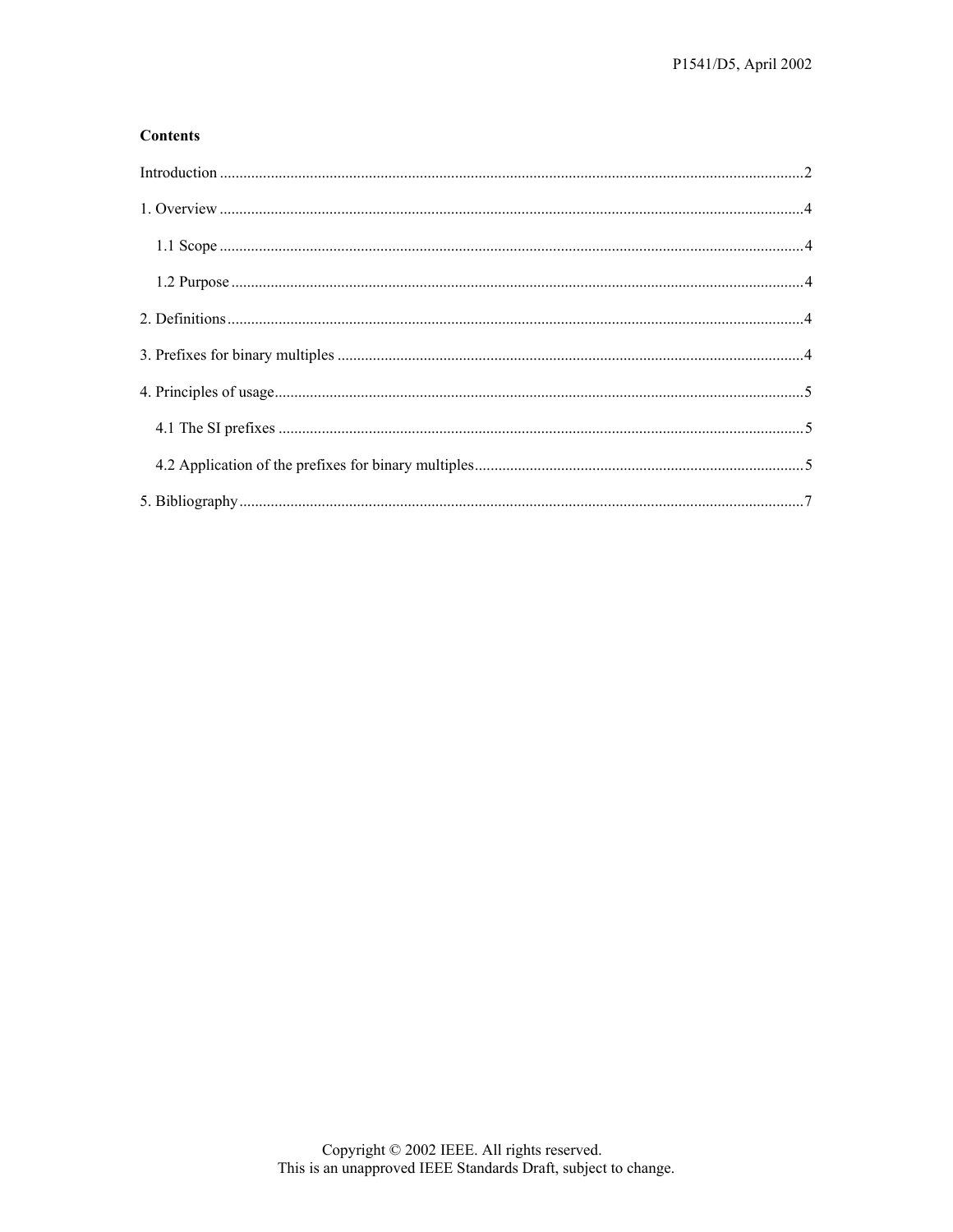## <span id="page-3-0"></span>Draft Standard for Prefixes for Binary Multiples

### **1. Overview**

This standard is divided into four clauses. Clause 1 states the scope and purpose of the standard. Clause 2 quotes relevant standard definitions. Clause 3 defines the prefixes for binary multiples. Clause 4 provides principles for the application of these prefixes.

### **1.1 Scope**

This standard defines names and letter symbols for prefixes that denote multiplication of a unit by the binary multiplier  $2^{10n}$ , where  $n = 1,2,3,4,5$ , or 6. Although the prefixes may be used with all units, in all fields where multiplication by a binary multiplier is found to be appropriate, their primary use is in the field of information technology. The prefixes given here have also been adopted by the International Electrotechnical Commission [B2].<sup>[1](#page-3-1)</sup>

#### **1.2 Purpose**

.

In recent years confusion has resulted from the fact that the SI prefixes-kilo, mega, giga, etc. -have been used sometimes with their correct meaning as decimal multipliers, and sometimes with a special meaning as binary multipliers. The purpose of this standard is to establish prefixes for binary multiples in order to make precise and unambiguous communication possible, especially within the fields of data processing and information systems.

## **2. Definitions**

For the purposes of this recommended practice, the following terms and definitions, taken from reference [B3], apply. IEEE 100,The Authoritative Dictionary of IEEE Standards Terms, Seventh Edition should be referenced for terms not defined in this clause.

**2.1 byte (B):** a group of adjacent binary digits operated on as a unit; usually eight bits.

**2.3 octet (o):** a byte composed of eight bits.

## **3. Prefixes for binary multiples**

The prefixes given in Table 1 shall be used to indicate multiplication by  $2^{10n}$ , where  $n = 1,2,3,4,5$ , or 6.

<span id="page-3-1"></span><sup>-</sup><sup>1</sup>The numbers in brackets correspond to those of the bibliography in Annex A.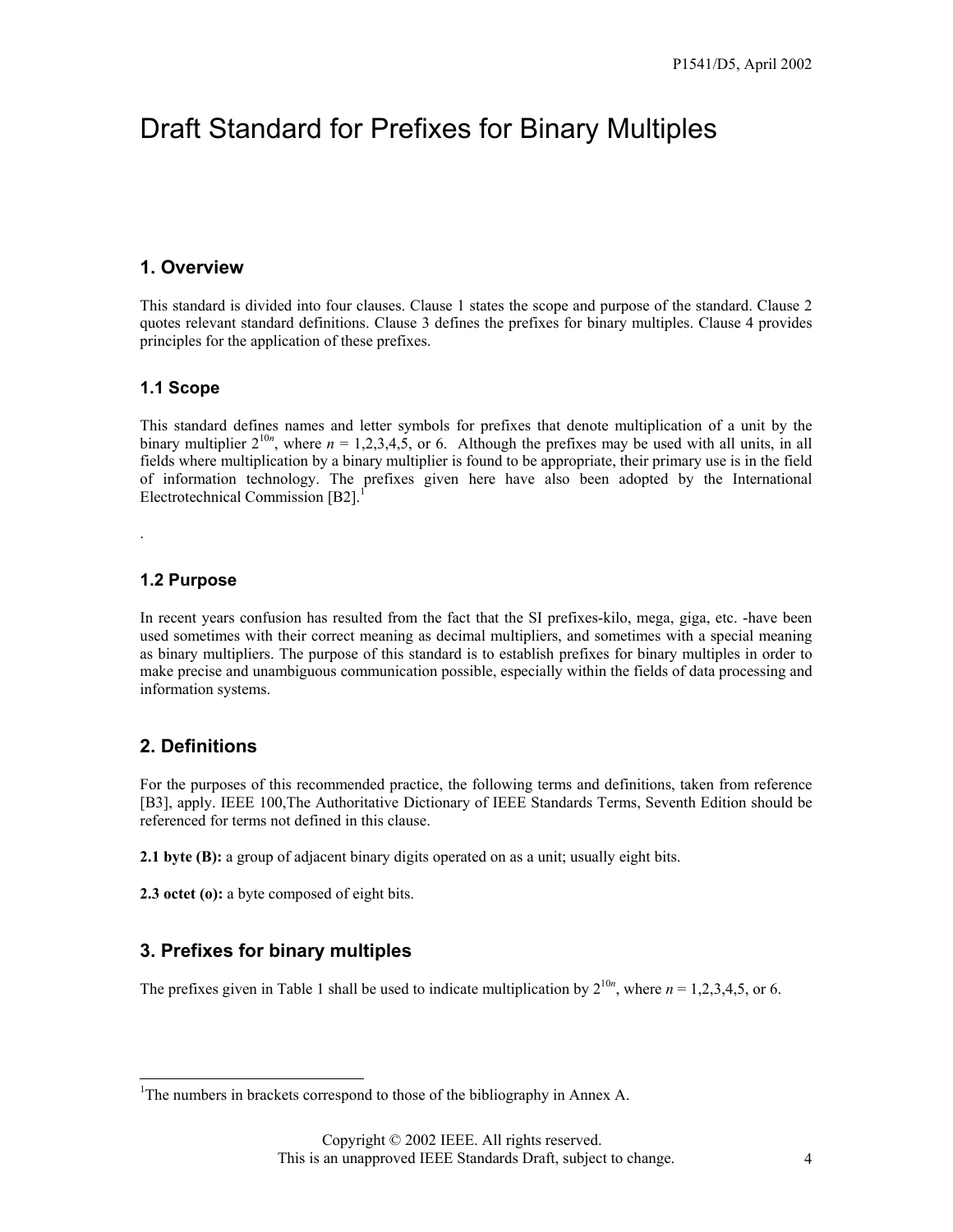<span id="page-4-0"></span>

| Factor   | Name | <b>Symbol</b> | Origin                   | <b>Related SI Prefixes</b> | <b>Examples</b>                        |
|----------|------|---------------|--------------------------|----------------------------|----------------------------------------|
| $2^{10}$ | kibi | Ki            | kilobinary: $(2^{10})$   | kilo: $(10^3)$             | k   Kib = $1.024$ kb                   |
| $2^{20}$ | mebi | Mi            | megabinary: $(2^{10})^2$ | mega: $(10^3)^2$           | $M \sim 1.0486 MB$                     |
| $2^{30}$ | gibi | Gi            | gigabinary: $(2^{10})^3$ | giga: $(10^3)^3$<br>GI     | $\text{Gio} \approx 1.0737 \text{ Go}$ |
| $2^{40}$ | tebi | Ti            | terabinary: $(2^{10})^4$ | tera: $(10^3)^4$           | T Tib $\approx$ 1.0995 Tb              |
| $2^{50}$ | pebi | Pi            | petabinary: $(2^{10})^5$ | peta: $(10^3)^5$           | $P P$ iB $\approx 1.1259$ PB           |
| $2^{60}$ | exbi | Ei            | exabinary: $(2^{10})^6$  | exa: $(10^3)^6$            | E Eio $\approx 1.1529$ Eo              |

**Table 1—Prefixes** 

## **4. Principles of usage**

### **4.1 The SI prefixes**

The SI prefixes shall not be used to denote multiplication by powers of two.

### **4.2 Application of the prefixes for binary multiples**

This standard is prepared with two goals in mind: (1) to preserve the SI prefixes as unambiguous decimal multipliers, and (2) to provide alternative prefixes for those cases where binary multipliers are needed. The first goal affects the general public, the wide audience of technical and non-technical persons who use computers without much concern for their construction or inner working. These persons will normally interpret kilo, mega, *etc*., in their proper decimal sense. The second goal speaks to specialists—the prefixes for binary multiples make it possible for persons who work in the information sciences to communicate with precision. The following two examples illustrate some of the current confusion.

*Example 1:* The common 90 mm (nominal 3.5 inch) diskette, as formatted for PC use, is usually advertised as containing 1.44 megabytes. It is actually formatted for 1440 kibibytes, and the "mega" in this application is neither a proper SI prefix nor a binary prefix. The resulting hybrid "megabyte" is equal to  $10^3 \cdot 2^{10}$  bytes.

*Example 2:* The following "Frequently Asked Question" appears in an instruction manual widely distributed in 1999:

*Q:* The formatted capacity of my hard drive seems smaller than what was ordered. Why?

*A:* Your operating system assumes that 1 MB equals 1 048 576 bytes. Drive manufacturers consider 1 MB as equal to 1 000 000 bytes. Thus if the drive is advertised as 6.4 gigabytes (6 400 000 000 bytes) the operating system sees it as approximately 6.1 GB.  $[(6 400 000 000)/(1 048 576 000) = 6.1035...]$ .

Note that in this example the PC vendor creates a hybrid "gigabyte" that is equal to  $10^{3} \cdot 2^{20}$  bytes.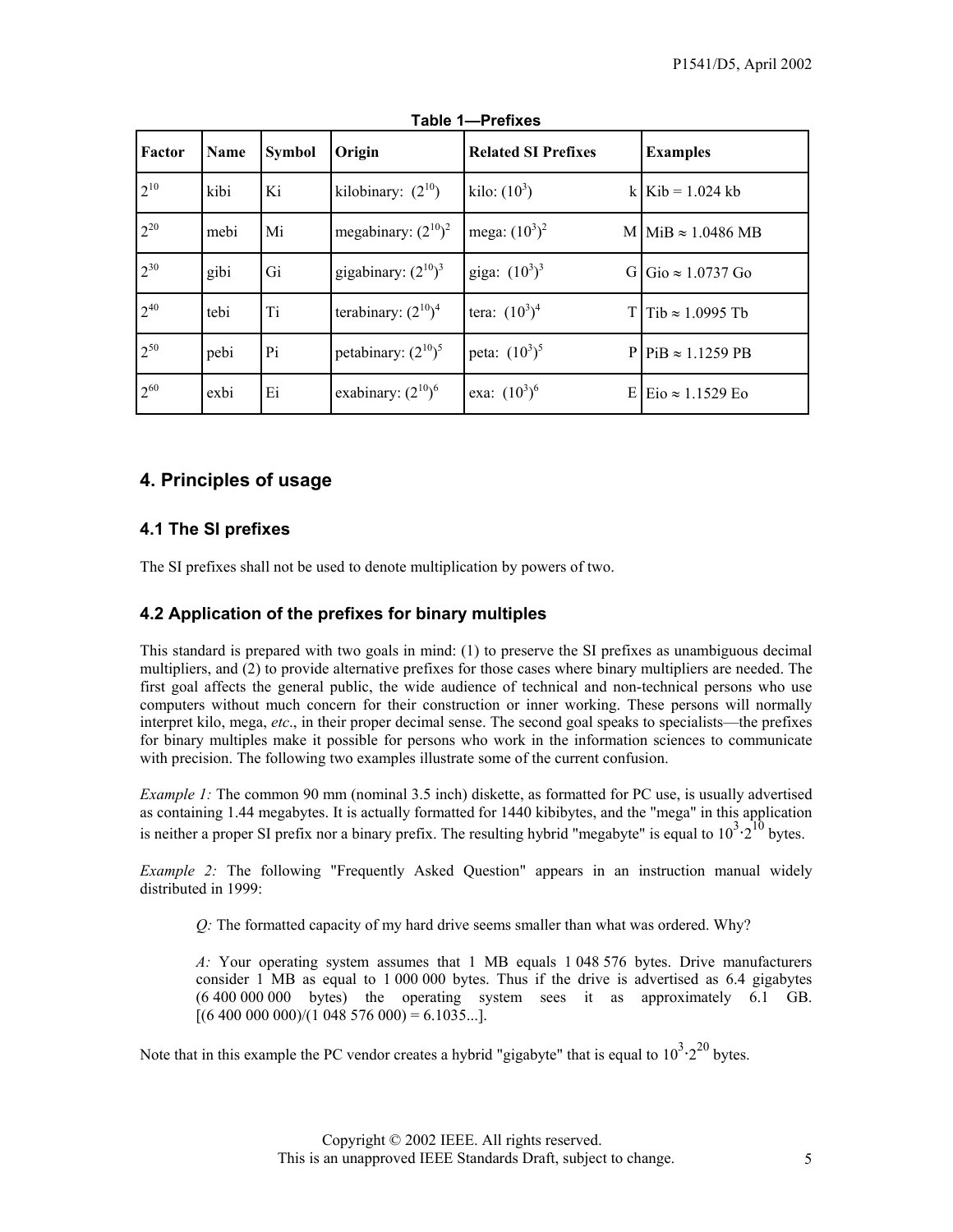The first example represents more of a curiosity than a real problem, for the difference between the advertised "1.44 MB" and the more accurate 1.47 MB is of little practical importance. The second example, however, calls attention to an area where there has been real misunderstanding between buyers and sellers of hard drives. The difference between a gigabyte and a gibibyte is approximately 7.5%.